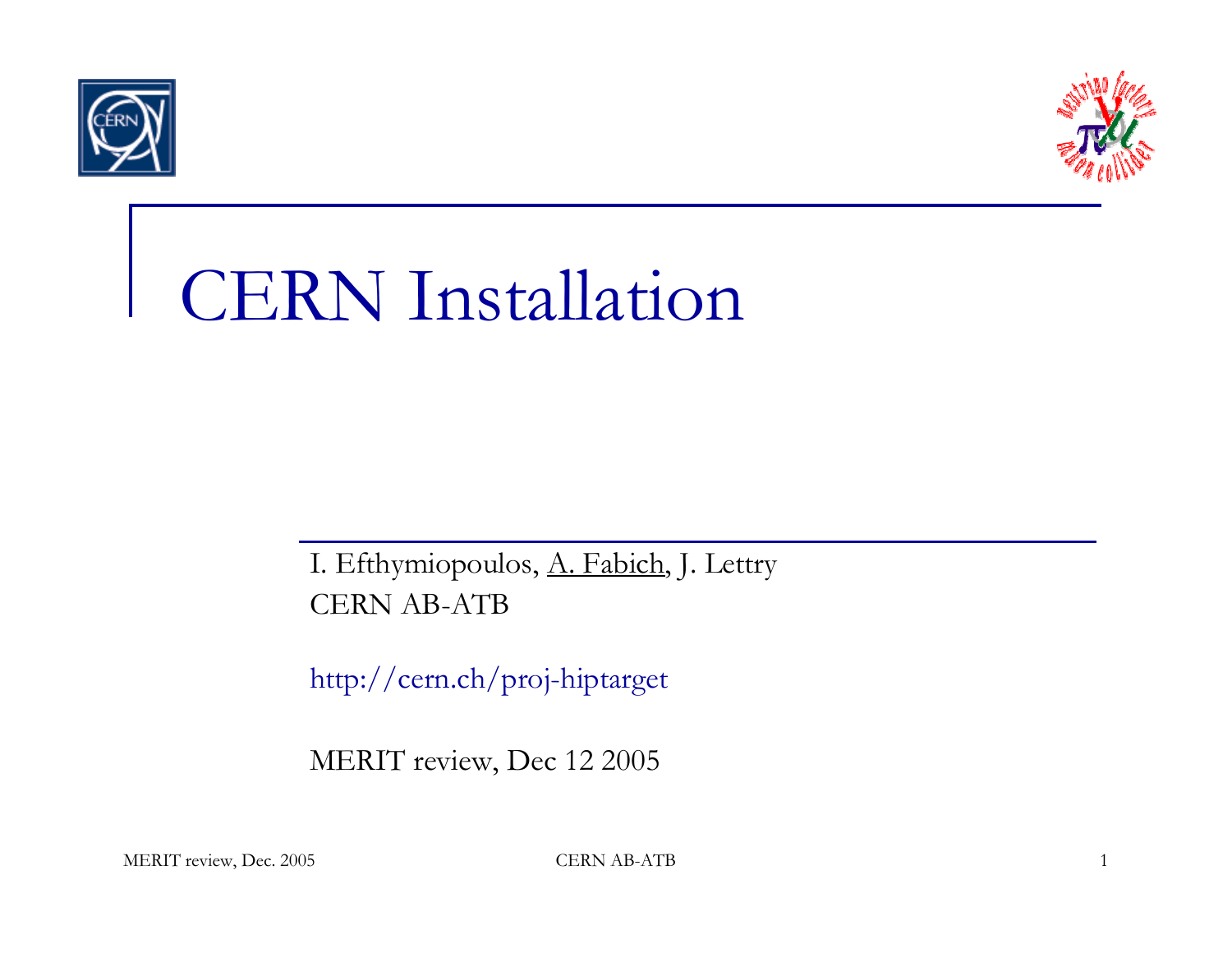



- $\mathcal{L}_{\mathcal{A}}$  Layout TT2A and periphery
	- $\mathcal{L}_{\mathcal{A}}$ Beam line
	- $\mathcal{C}^{\mathcal{A}}$ ■ Control room
- $\mathcal{L}^{\mathcal{L}}$ ■ Proton beam
	- $\mathcal{L}^{\mathcal{L}}$ Installation
	- $\mathcal{L}_{\mathcal{A}}$ Proton synchrotron beam
- $\mathcal{L}(\mathcal{A})$  Safety
	- $\left\lceil \cdot \right\rceil$  Cryogenics, fire, access, radiation, chemicals interlocks
- Schedule
- Budget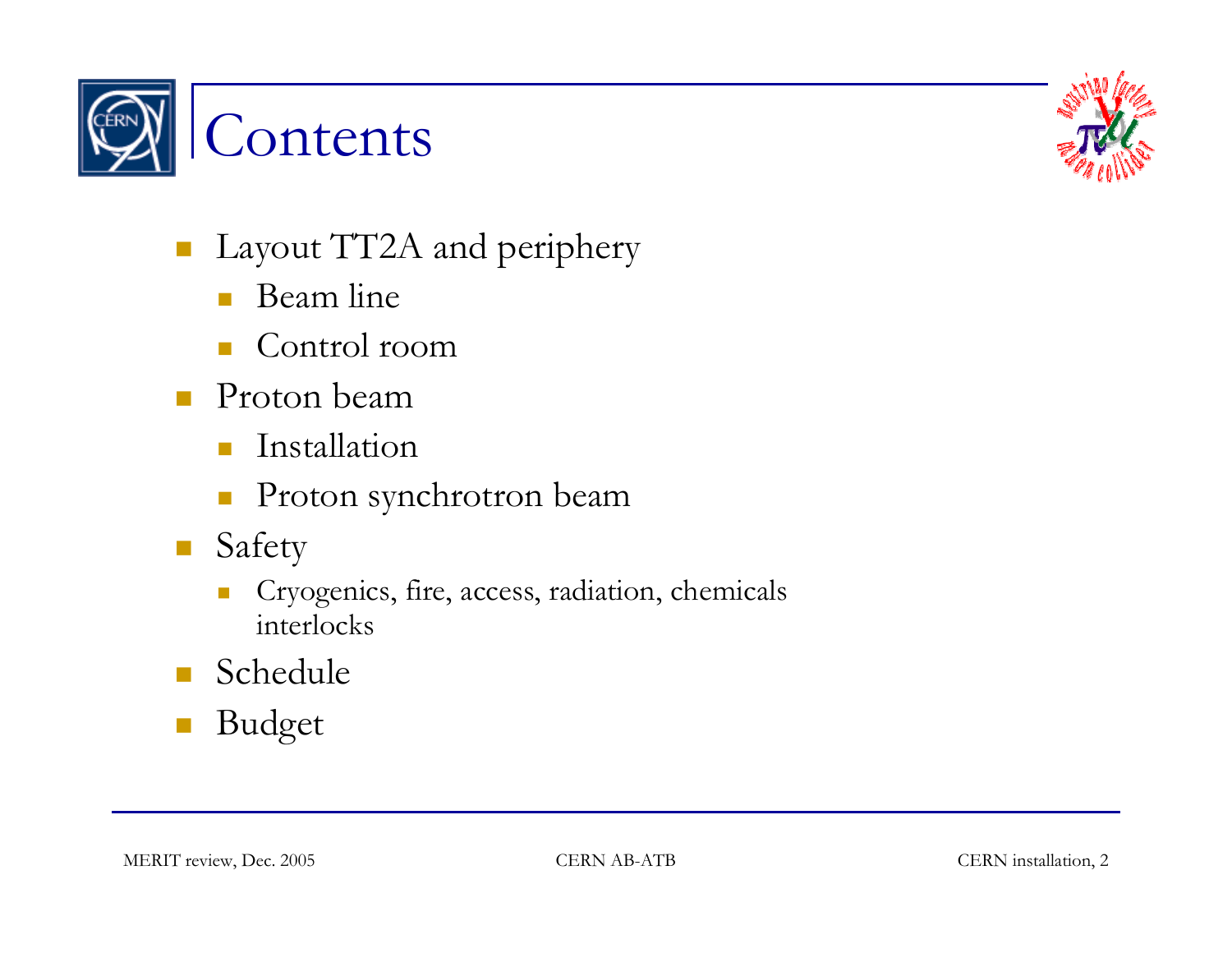

MERIT review, Dec. 2005 CERN AB-ATB CERN AB-ATB CERN installation, 3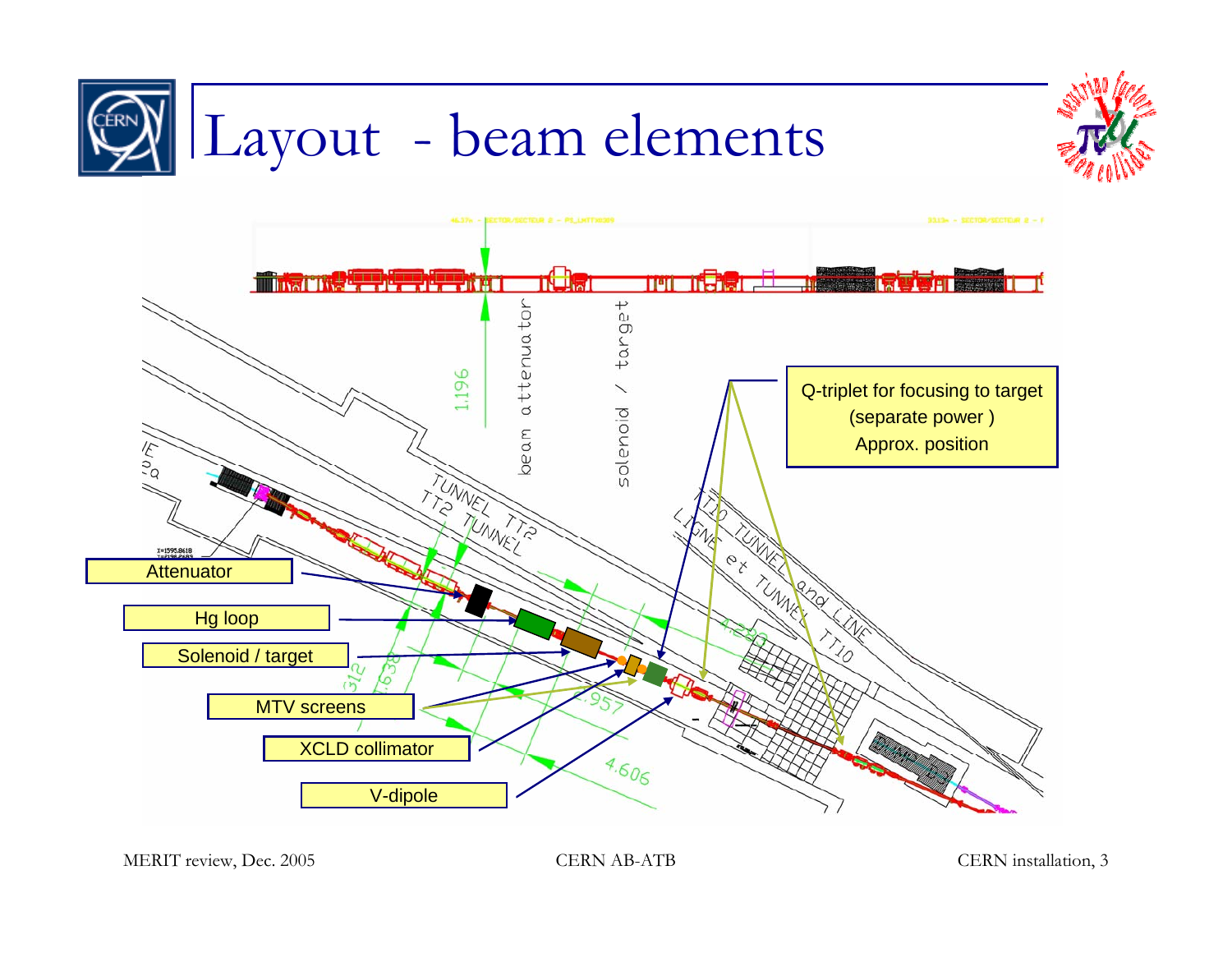

# Layout MERIT experiment

MERIT physical integration

- T. TT2A/TT2
	- Draftsman started on ACAD drawing week 49
	- Ready by January 2006
- $\mathcal{L}_{\mathcal{A}}$  Transport & installation
	- solenoid base plate and transport vehicle: "kinematics"
	- $\mathbb{R}^n$ cryogenics/power to solenoid
- $\mathcal{L}(\mathcal{A})$  Control room: ISR or elsewhere (?)
	- Are cables installations required between TT2 & CR?
		- Can all communication be based on Ethernet network?
		- Π List of communication connections
	- Required for definition of place and distance to TT2A
		- to be defined by March 2006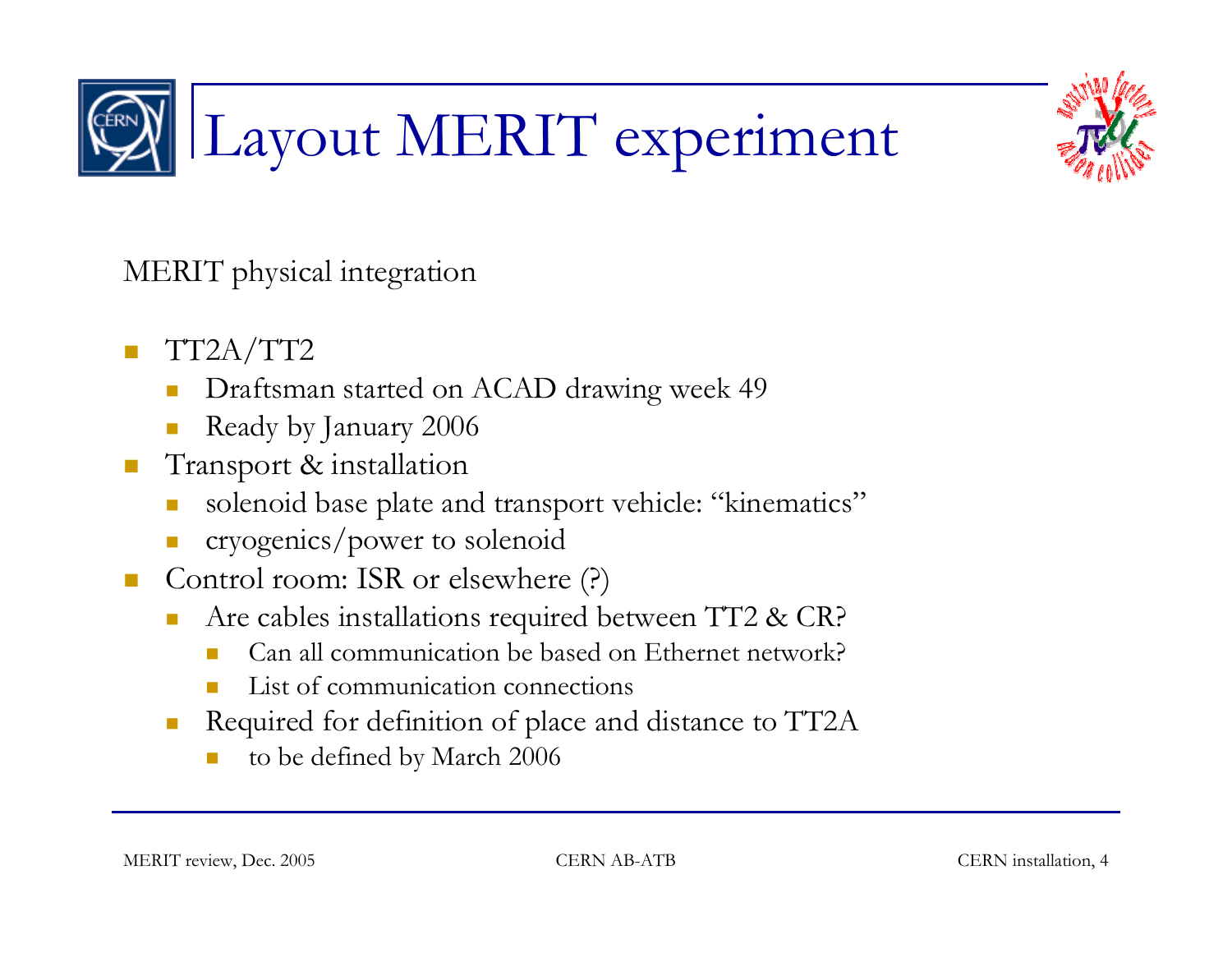



- $\mathcal{L}_{\mathcal{A}}$  Based on pulse list July 2005
	- http://proj-hiptarget.web.cern.ch/projhiptarget/default/Documents/subsystems/ProtonBeam/pulselist.xls
- $\mathcal{L}_{\mathcal{A}}$ Total dose limited to  $3*10^{15}$  protons on target.
- $\mathcal{L}_{\mathcal{A}}$ Nominal momentum 24 GeV/c
- $\overline{\phantom{a}}$  Corrected intensity/bunch
	- $\mathcal{L}_{\mathcal{A}}$  Previously guaranteed:
		- Π Intensity/bunch  $\leq 4*10^{12}$  protons (h=8)
		- Π Total maximum  $\leq 32*10^{12}$  protons (h=8)
	- × Updated:
		- Intensity/bunch  $2-2.5*10^{12}$  protons (h=16)
		- total maximum  $> 32*10^{12}$  protons/pulse (h16)
		- Π **h16 provides potential for increased intensity**
	- Baseline: harmonic 16
- $\mathcal{L}_{\mathcal{A}}$ Pulse length up to 20 ms possible (beyond 2  $\mu$ s: p=14 GeV/c)
- $\mathcal{L}_{\mathcal{A}}$  Updated pulse list by beginning Jan 2006
	- $\mathbf{r}$ Define priority list
	- $\mathcal{C}^{\mathcal{A}}$ Needs to be approved by collaboration by end Jan. 2006
	- **The State** Request MD time in 2006; set-up time in 2007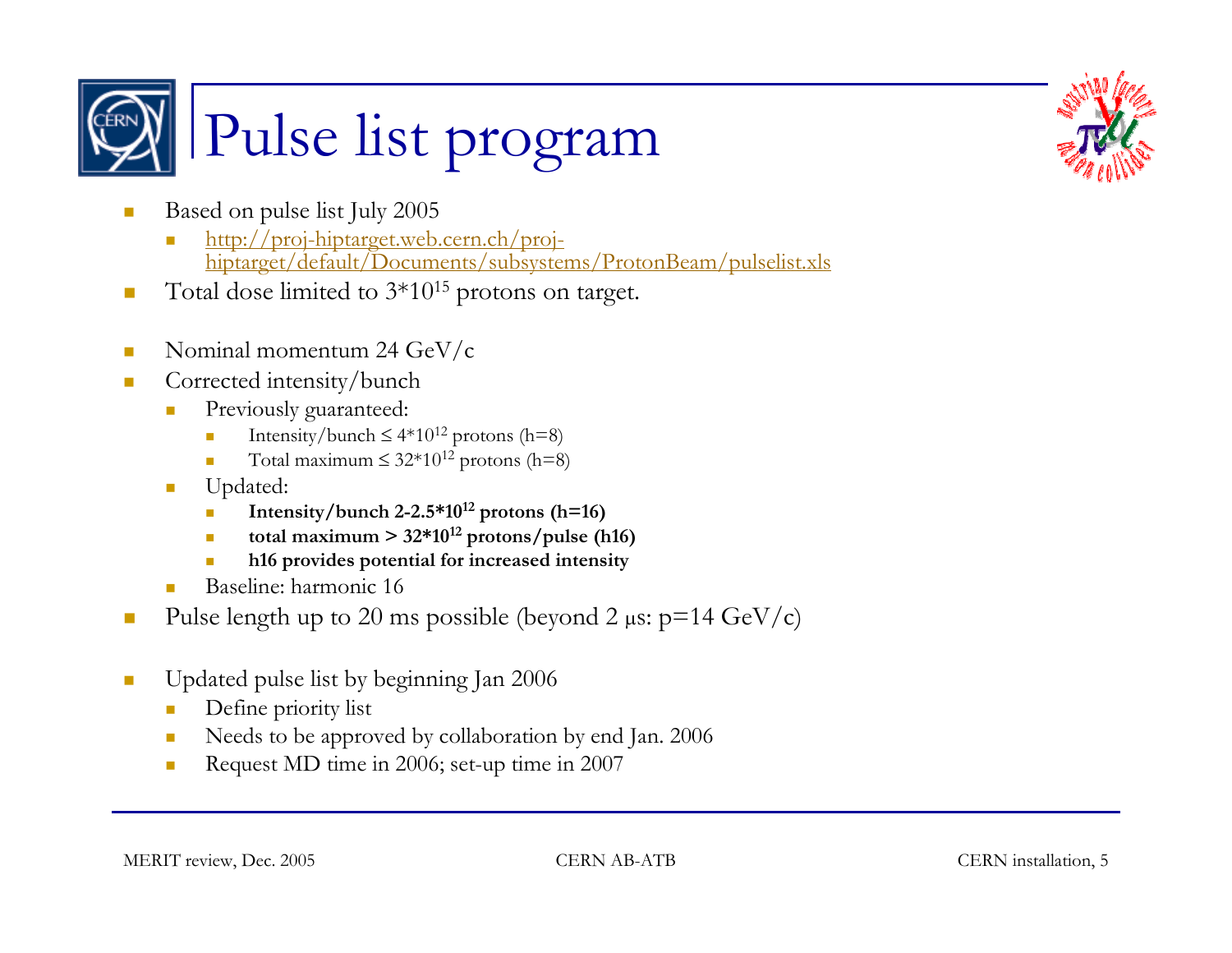



 $\mathbb{R}^3$ splitting  $h8 \rightarrow h16$  creates bunch pairs

П Bunch pairs located in bucket n and n+1



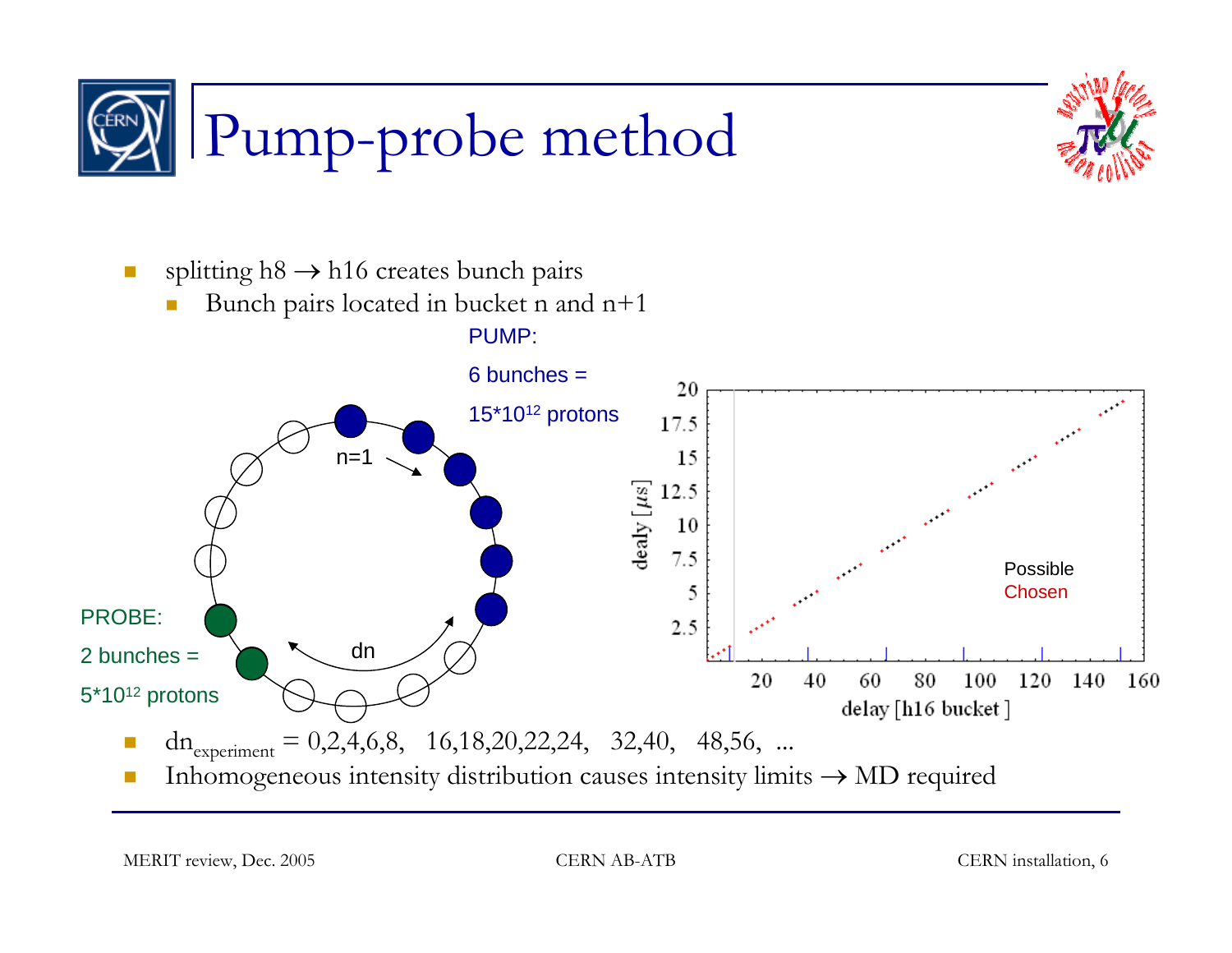



General approach

- $\mathbf{r}$ Repeat each parameter configuration twice
- $\mathcal{L}_{\mathcal{A}}$ Increase intensity to moderate 1.5\*1013 protons/pulse
- $\mathcal{L}_{\mathcal{A}}$ Do basic program, MHD first
- $\mathbf{r}$ Each proton pulse configuration is performed at  $B=15$  T (solenoid) and  $B=0$  T (horn)
- $\mathbf{r}$ Consider effort for PS operation to change settings
- 0.beam setup
- 1.MHD
- 2.beam position
- 3. Pulse structure
	- a) Cavitation
	- b) 50 Hz operation
- 4.Spot size
- 5.Intensity

### Pulse should include operation scenarios.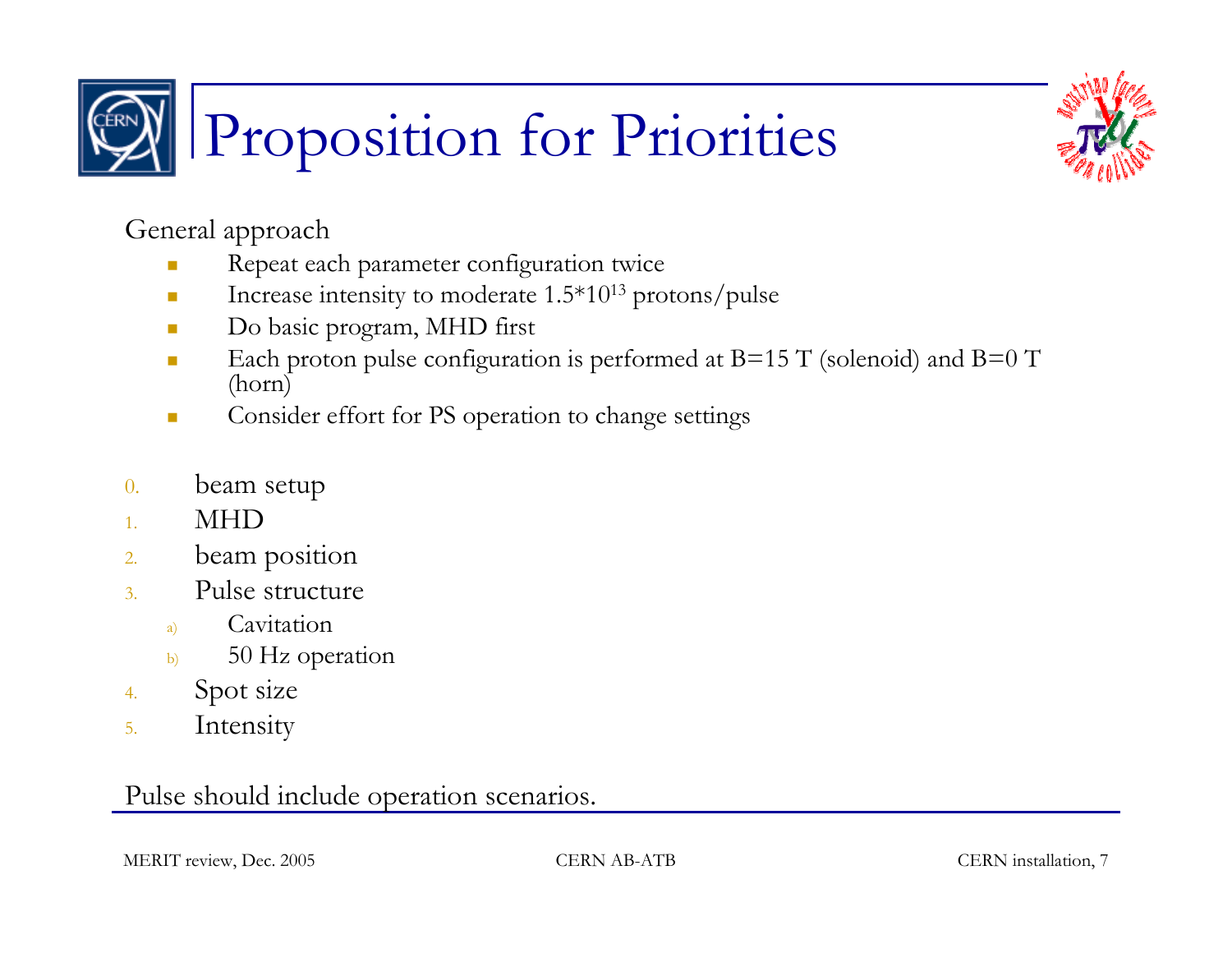



### Beam profile measurement

- 3 Monitor types considered Based on beam properties to be measured
- $\blacksquare$  MTV screens
	- "almost" readily available
	- ٠ Minor effort
	- ٠ Minimum budget
- $\mathcal{L}_{\mathcal{A}}$  SEM-grid
	- None available needs new construction
	- Г Costly: >50 kChF
	- Г Manpower these days very little at CERN
- $\blacksquare$  Wire scanner
	- "Slow" measurement

#### **Baseline: MTV screens**





- screen

**Hardware CTF** 



**Beam observation** 

**Beam steering** 

#### **Transverse beam parameters Transverse beam parameters**

- m. Position & spot size  $\rightarrow$  MTV screens
- $\mathcal{L}_{\mathcal{A}}$ Direction  $\rightarrow$  2× MTV screens & collimator
- **COL** Divergence  $\rightarrow$  not a direct measurement
	- ×. Rely on beam simulations
	- $\mathcal{L}_{\mathcal{A}}$ Estimate from spot size monitors

#### **Longitudinal beam parameters Longitudinal beam parameters**

- Measured by pick-ups in the PS & TT2 line upstream of MERIT
- Log values and make available the information for the MERIT collaboration
- Parameters measured:
	- $\mathcal{L}_{\mathcal{A}}$ Bunch length
	- $\blacksquare$ Bunch spacing
	- $\blacksquare$ Pulse length
	- **I** Intensity

- light Feam measurements CERN AB-ATB CERN installation, 8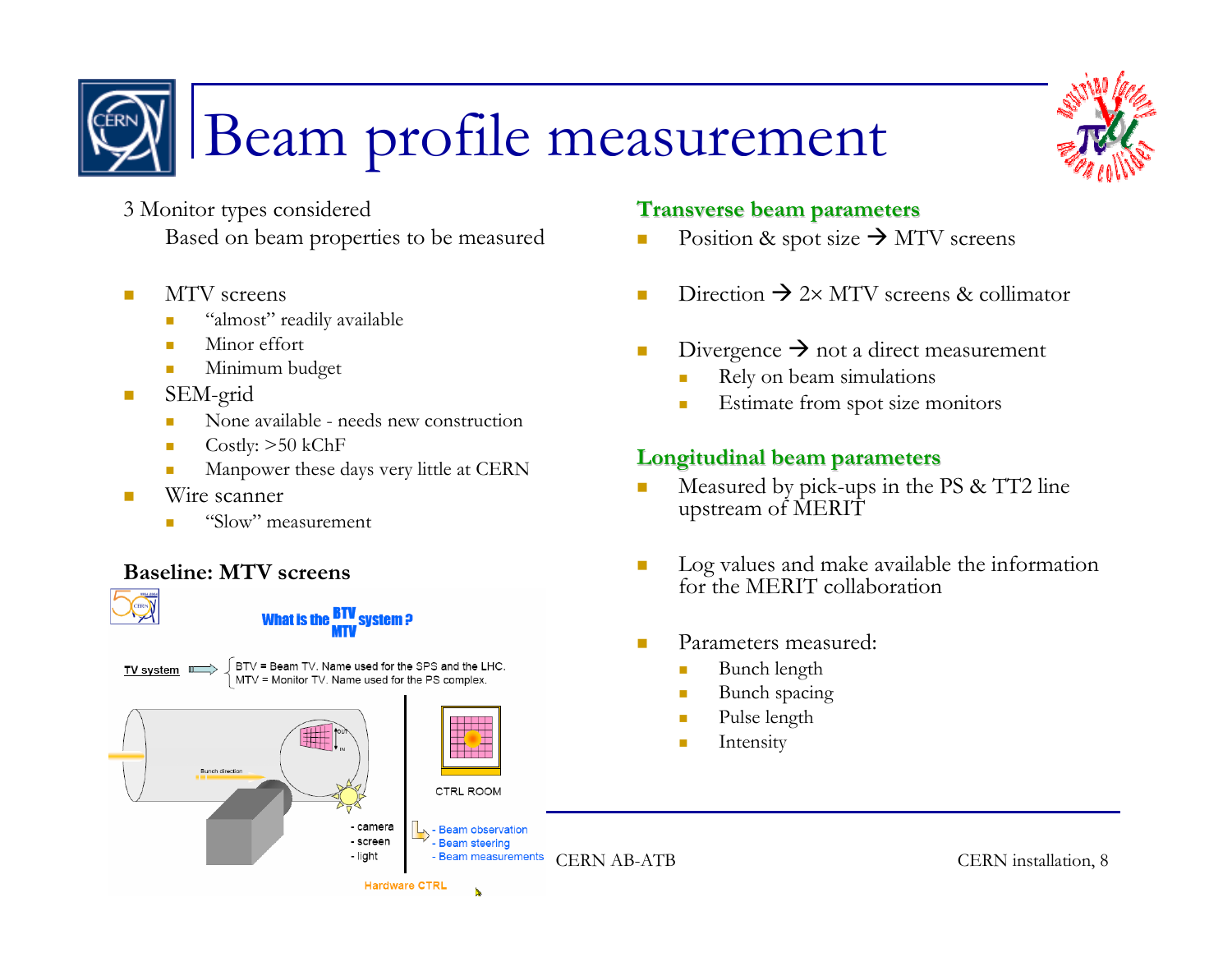



Partly settled, partly in negotiation with CERN safety commission

- $\mathcal{L}_{\mathcal{A}}$  ODH
	- $\blacksquare$ Generally followed up by AT-ECR
	- $\mathcal{L}_{\mathcal{A}}$  Monitors to be installed
		- i. TT2/A (AT-ECR)
		- Ì. TT10 (ATB-EA)
- $\mathcal{L}_{\mathcal{A}}$  Fire
	- $\overline{\phantom{a}}$ Followed up by ATB-EA
	- $\overline{\mathbf{u}}$ Identification of fire risk
	- $\mathbf{r}$ Monitors to be installed in TT2/A
- $\mathbf{r}$  Mechanics
	- $\mathcal{L}_{\mathcal{A}}$ Followed up by ATB-EA
	- $\overline{\mathbb{R}}$ Pressure vessel
- $\blacksquare$  Radiation
	- $\overline{\mathbb{R}^2}$ Followed up by ATB-EA
	- $\overline{\phantom{a}}$ Activation of mercury -> ISO2191
	- $\overline{\mathbb{R}^2}$ Transport of activated material
- ш Chemicals
	- $\mathcal{L}_{\mathcal{A}}$ Mercury handling
- $\mathcal{L}_{\mathcal{A}}$  Interlock, access
	- $\overline{\mathbb{R}^2}$ Followed up by ATB-EA
	- $\mathcal{L}_{\mathcal{A}}$ Implementation by TS-CSE

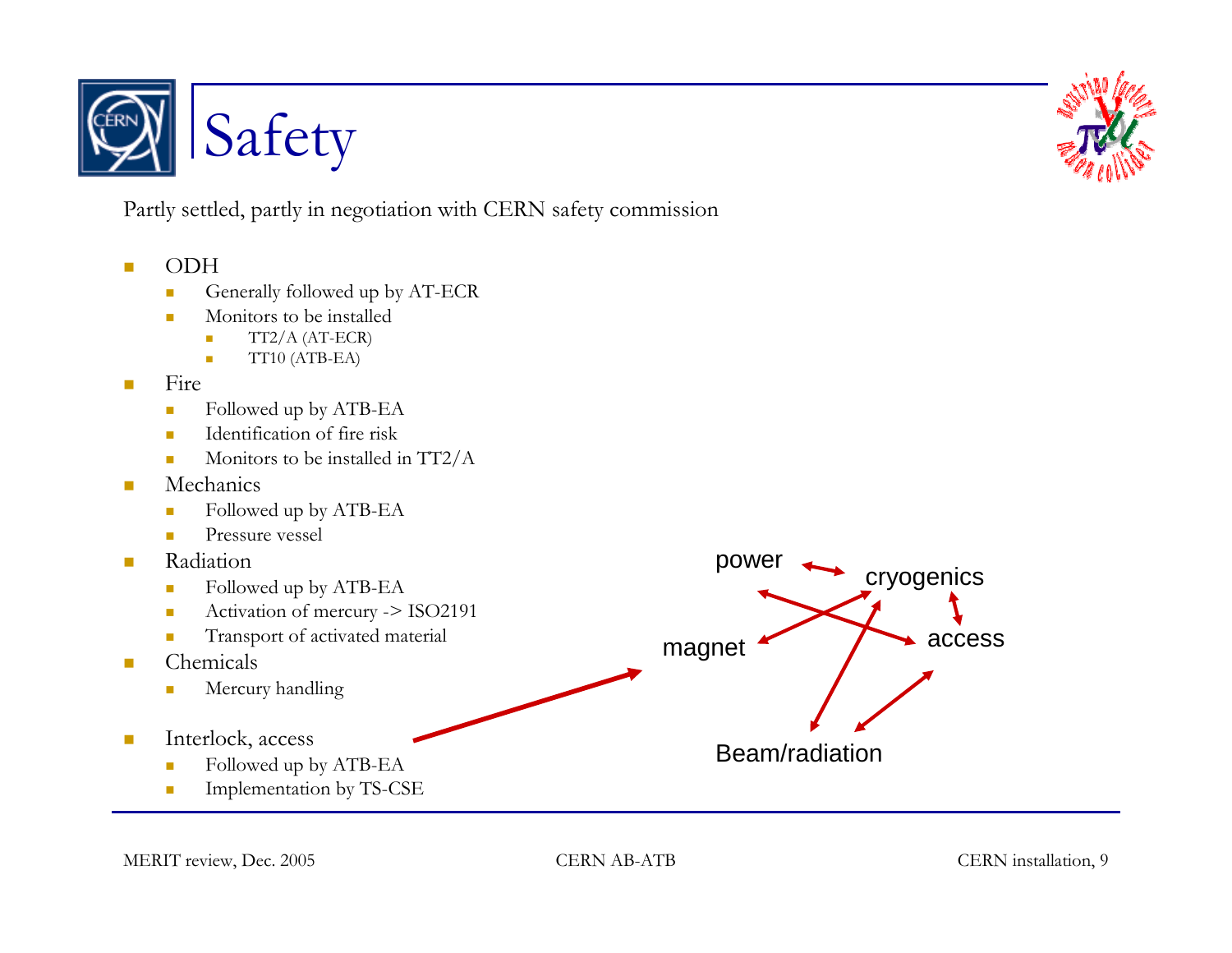



- $\mathcal{L}_{\mathcal{A}}$  Target date: November 2006!
	- $\overline{\mathbb{R}^n}$ Infrastructure to be finished before arrival of solenoid/mercury loop
	- $\mathcal{C}^{\mathcal{A}}$ Followed by installation and commissioning including all systems
- $\vert \cdot \vert$  Consider restrictions by
	- $\mathcal{C}^{\mathcal{A}}$ Installation delay (manpower, tendering, ordering, ...)
	- $\overline{\phantom{a}}$ Access limitations (2006 beam run)

| ID              | <b>Task Name</b>                  | Resource      | <b>Start</b> | Finish                         | <b>Duration</b> | 2006<br>2008<br>2007                                                                                                                                        | 200                  |
|-----------------|-----------------------------------|---------------|--------------|--------------------------------|-----------------|-------------------------------------------------------------------------------------------------------------------------------------------------------------|----------------------|
|                 |                                   | <b>Names</b>  |              |                                |                 | 1st Half<br>2nd Half<br>2nd Half<br>2nd Half<br>1st Half                                                                                                    | 1st Half<br>2nd Half |
|                 |                                   |               |              |                                |                 | 07 08 09 10 11 12 01 02 03 04 05 06 07 08 09 10 11 12 01 02 03 04 05 06 07 08 09 10 11 12 01 02 03 04 05 06 07 08 09 10 11 12 01 05 06 07 08 09 10 11 12 01 |                      |
|                 | <b>Accelerator Operation</b>      |               | 02 Jan '06   | 14 Nov '08 750 days            |                 |                                                                                                                                                             |                      |
|                 |                                   |               |              |                                |                 |                                                                                                                                                             |                      |
| $\overline{2}$  | PS/SPS closed                     | <b>PS/SPS</b> | 02 Jan '06   | 14 Nov '08 618 days            |                 |                                                                                                                                                             | <b>PS/SPS</b>        |
|                 |                                   |               |              |                                |                 |                                                                                                                                                             |                      |
| 3               | PS run                            | <b>PS</b>     | 17 Apr '06   | 31 Oct '08 446 days            |                 |                                                                                                                                                             | <b>PS</b>            |
|                 |                                   |               |              |                                |                 |                                                                                                                                                             |                      |
| $\overline{4}$  |                                   | <b>AD</b>     |              | 05 Sep '08 269 days            |                 |                                                                                                                                                             | <b>AD</b>            |
|                 | AD run                            |               | 08 May '06   |                                |                 |                                                                                                                                                             |                      |
|                 |                                   |               |              |                                |                 |                                                                                                                                                             |                      |
| 5 <sub>5</sub>  | <b>Solenoid Power</b>             | AB-PO         | 07 Nov '05   | 02 Oct '06 236 days            |                 |                                                                                                                                                             |                      |
|                 |                                   |               |              |                                |                 |                                                                                                                                                             |                      |
| 20 <sub>2</sub> | <b>Cryogenics</b>                 | <b>AT-ECR</b> | 01 Aug '05   | 19 Dec '06 362 days            |                 |                                                                                                                                                             |                      |
|                 |                                   |               |              |                                |                 |                                                                                                                                                             |                      |
| 43              | <b>Experimental Area</b>          | ATB-EA        |              | 23 Jan '06 13 Dec '06 233 days |                 |                                                                                                                                                             |                      |
|                 |                                   |               |              |                                |                 |                                                                                                                                                             |                      |
|                 |                                   |               |              |                                |                 |                                                                                                                                                             |                      |
| 52              | <b>Installation of experiment</b> | <b>ATB-EA</b> | 01 Feb '06   | 13 Oct '06 183 days            |                 |                                                                                                                                                             |                      |
|                 |                                   |               |              |                                |                 |                                                                                                                                                             |                      |
| 55              | <b>Commissioning</b>              | <b>MERIT</b>  | 06 Nov '06   | 02 Mar '07                     | 85 days         |                                                                                                                                                             |                      |
|                 |                                   |               |              |                                |                 |                                                                                                                                                             |                      |
| 56              | Solenoid                          | <b>MERIT</b>  | 06 Nov '06   | 22 Dec '06                     | 35 days         | <b>MERIT</b>                                                                                                                                                |                      |
|                 |                                   |               |              |                                |                 |                                                                                                                                                             |                      |
| 57              | Mercury loop                      | <b>MERIT</b>  | 15 Jan '07   | 02 Feb '07                     | 15 days         | <b>MERIT</b>                                                                                                                                                |                      |
|                 |                                   |               |              |                                |                 |                                                                                                                                                             |                      |
| 58              | Hq-jet diagnostics                | <b>MERIT</b>  | 02 Feb '07   | 02 Mar '07                     | 21 days         |                                                                                                                                                             |                      |
|                 |                                   |               |              |                                |                 | <b>MERIT</b>                                                                                                                                                |                      |
|                 |                                   |               |              |                                |                 |                                                                                                                                                             |                      |
| 59              | <b>Data taking</b>                | <b>MERIT</b>  | 09 Apr '07   | 27 Jun '08 320 days            |                 |                                                                                                                                                             |                      |
|                 |                                   |               |              |                                |                 |                                                                                                                                                             |                      |
| 60              | <b>Beam period</b>                | <b>MERIT</b>  | 09 Apr '07   | 04 May '07                     | 20 days         | <b>MERIT</b>                                                                                                                                                |                      |
|                 |                                   |               |              |                                |                 |                                                                                                                                                             |                      |
| 61              |                                   | <b>MERIT</b>  | 04 Jun '07   | 29 Jun '07                     |                 | <b>MERIT</b>                                                                                                                                                |                      |
|                 | Beam period (alternative)         |               |              |                                | 20 days         |                                                                                                                                                             |                      |
|                 |                                   |               |              |                                |                 |                                                                                                                                                             |                      |
| 62              | Beam period (alternative)         | <b>MERIT</b>  | 02 Jun '08   | 27 Jun '08                     | 20 days         |                                                                                                                                                             | <b>MERIT</b>         |
|                 |                                   |               |              |                                |                 |                                                                                                                                                             |                      |
| 63              | <b>Dismantling</b>                | <b>ATB-EA</b> | 02 Jul '07   | 23 Jul '07                     | 16 days         |                                                                                                                                                             |                      |
|                 |                                   |               |              |                                |                 |                                                                                                                                                             |                      |
|                 |                                   |               |              |                                |                 |                                                                                                                                                             |                      |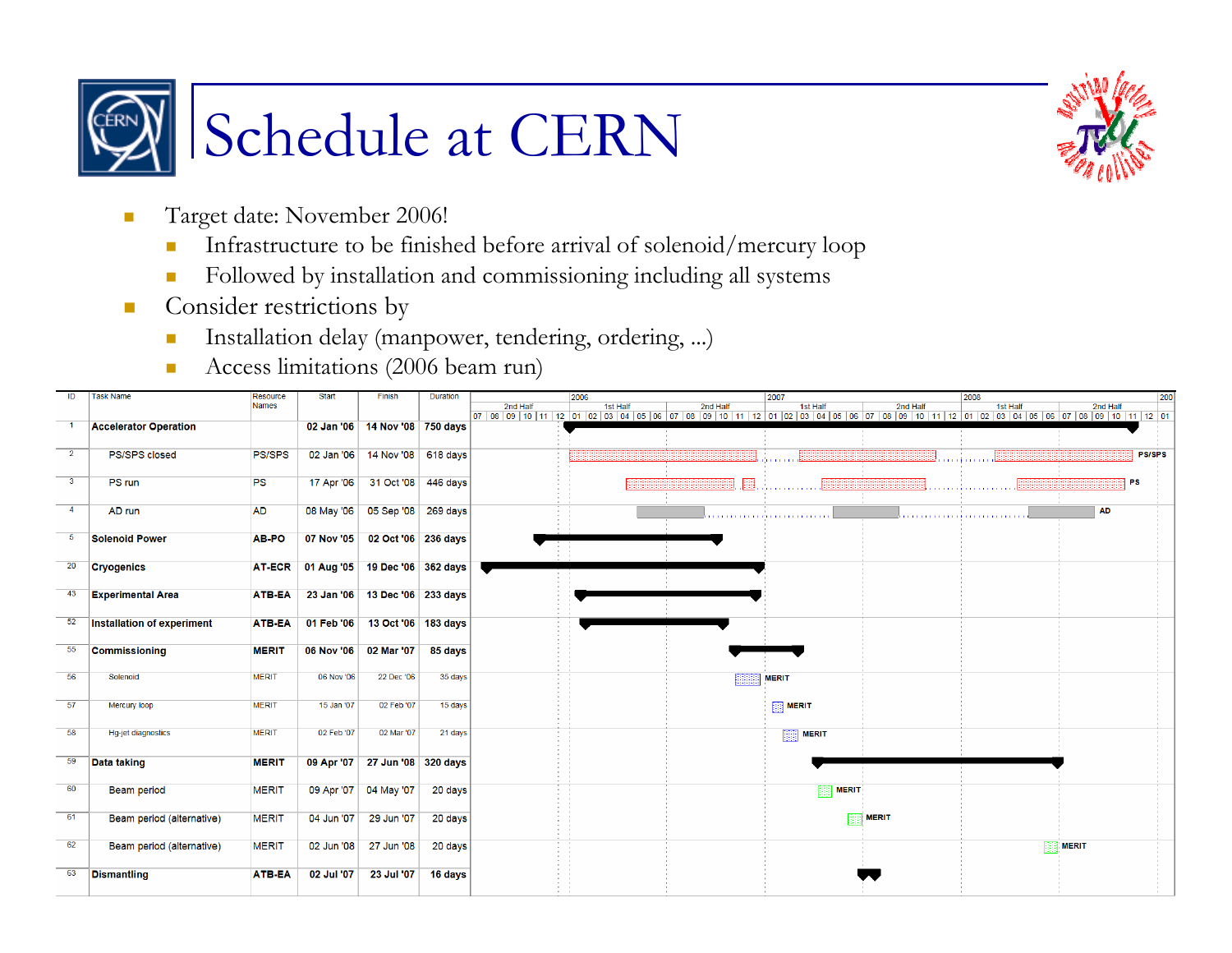

### Power installation - schedule



| ID                      | <b>Task Name</b>                  | Resource<br><b>Names</b> | Start      | Finish            | <b>Duration</b> | 2006<br>2007            |
|-------------------------|-----------------------------------|--------------------------|------------|-------------------|-----------------|-------------------------|
| $\overline{1}$          | <b>Accelerator Operation</b>      |                          | 02 Jan '06 | <b>14 Nov '08</b> | 750 days        | $-07$<br>12             |
| $\overline{2}$          | PS/SPS closed                     | <b>PS/SPS</b>            | 02 Jan '06 | 14 Nov '08        | 618 days        |                         |
| $\overline{\mathbf{3}}$ | PS run                            | <b>PS</b>                | 17 Apr '06 | 31 Oct '08        | 446 days        |                         |
| $\overline{4}$          | AD run                            | <b>AD</b>                | 08 May '06 | 05 Sep '08        | 269 days        |                         |
| $\overline{5}$          | <b>Solenoid Power</b>             | AB-PO                    | 07 Nov '05 | 02 Oct '06        | 236 days        |                         |
| -6                      | DC power supply                   | AB-PO                    | 07 Nov '05 | 02 Oct '06        | 236 days        |                         |
| $\overline{7}$          | Preparation BA6 & AD193           | AB-PO                    | 07 Nov '05 | 06 Jan '06        | 45 days         | AB-PO                   |
| 8                       | Installation                      | AB-PO                    | 12 Dec '05 | 24 Feb '06        | 55 days         | AB-PO                   |
| -9                      | Refurbishment                     | AB-PO                    | 27 Feb '06 | 28 Apr '06        | 45 days         | AB-PO                   |
| 10                      | installation bat. 193             | AB-PO                    | 28 Apr '06 | 28 Apr '06        | 0 days          | $\bullet$ 28-04         |
| 11                      | Interlock connections             | AB-PO                    | 01 Sep '06 | 02 Oct '06        | 22 days         | <b>AB-PO</b>            |
| 12                      | -AC cirquitry                     | TS-EL                    | 07 Dec '05 | 01 Mar '06        | 61 days         |                         |
| 13                      | <b>Installation transformer</b>   | TS-EL                    | 07 Dec '05 | 28 Feb '06        | 60 days         | <b>BERBERGE TS-EL</b>   |
| 14                      | Installation AC cabling           | <b>TS-EL</b>             | 07 Dec '05 | 01 Mar '06        | 61 days         | <b>BRE</b> TS-EL        |
| 15                      | AC cell                           | <b>TS-EL</b>             | 07 Dec '05 | 01 Mar '06        | 61 days         | तत्का TS-EL             |
| 16                      | <b>DC Cabling</b>                 | TS-EL                    | 07 Dec '05 | 18 Aug '06        | 183 days        |                         |
| 17                      | Installation                      | <b>TS-EL</b>             | 07 Dec '05 | 28 Feb '06        | 60 days         | ा १९ घ                  |
| 18                      | Patch panel solenoid              | <b>MERIT</b>             | 14 Aug '06 | 18 Aug '06        | 5 days          | <b>MERIT</b>            |
| 19                      | Operational                       | AB-PO                    | 02 Oct '06 | 02 Oct '06        | 0 days          | $\bullet$ 02-10         |
| 20                      | <b>Cryogenics</b>                 | <b>AT-ECR</b>            | 01 Aug '05 | 19 Dec '06        | 362 days        |                         |
| 43                      | <b>Experimental Area</b>          | ATB-EA                   | 23 Jan '06 | 13 Dec '06        | 233 days        |                         |
| 52                      | <b>Installation of experiment</b> | ATB-EA                   | 01 Feb '06 | 13 Oct '06        | 183 days        |                         |
| 55                      | Commissioning                     | <b>MERIT</b>             | 06 Nov '06 | 05 Mar '07        | 86 days         |                         |
| 59                      | Data taking                       | <b>MERIT</b>             | 30 Apr '07 | 06 Jun '08        | 290 days        |                         |
| 60                      | Beam period                       | <b>MERIT</b>             | 30 Apr '07 | 25 May '07        | 20 days         | <b>BEERED MERIT</b>     |
| 61                      | Beam period (alternative)         | <b>MERIT</b>             | 04 Jun '07 | 29 Jun '07        | 20 days         | <b>MERIT</b><br>,,,,,,, |
| 62                      | Beam period (alternative)         | <b>MERIT</b>             | 12 May '08 | 06 Jun '08        | 20 days         |                         |
| 63                      | <b>Dismantling</b>                | <b>ATB-EA</b>            | 02 Jul '07 | 23 Jul '07        | 16 days         |                         |
|                         |                                   |                          |            |                   |                 | Page 1                  |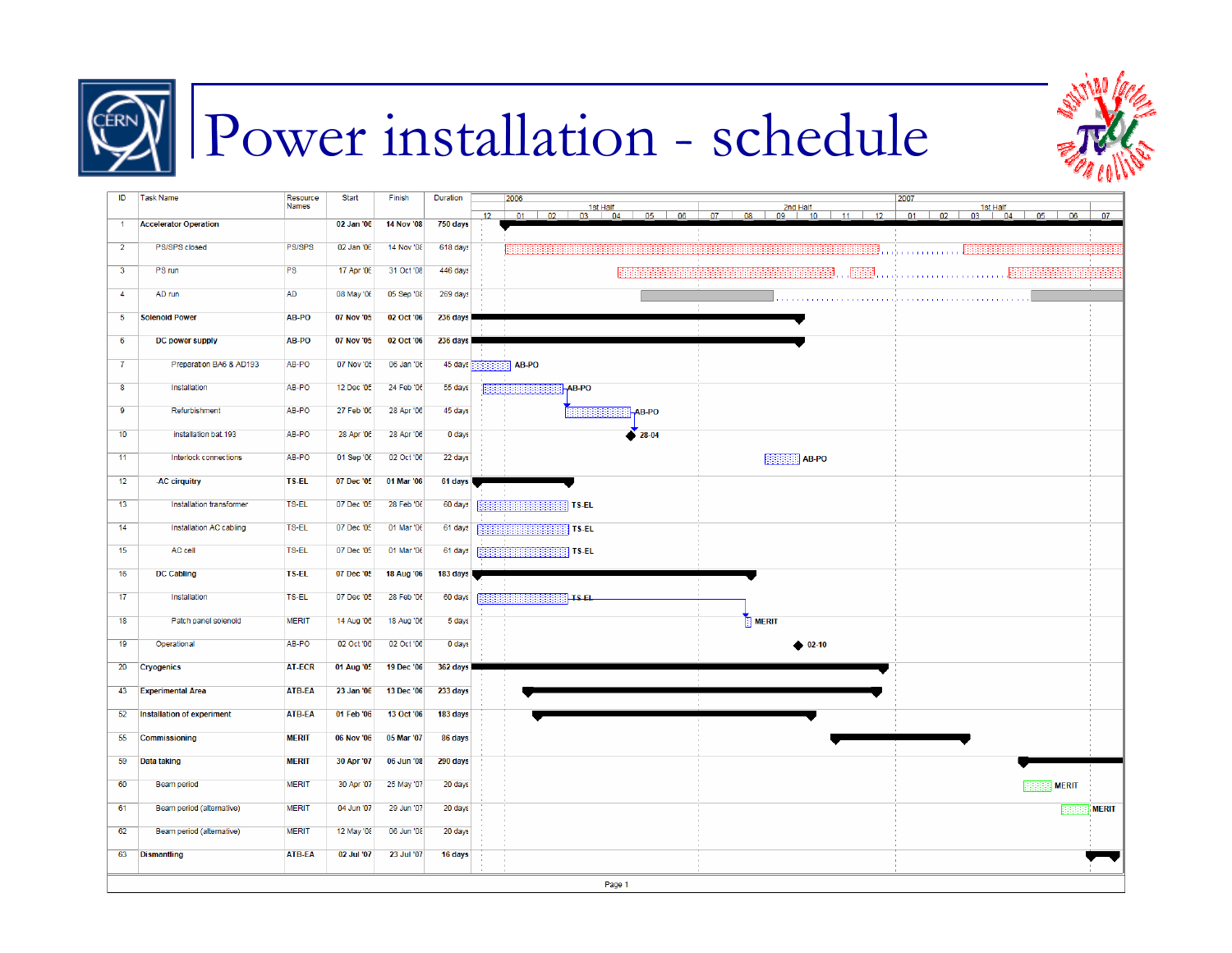

# **ERN** ATB schedule



|                         |                                |                          |            |                   |          | <b>ALC ALC</b>                                                                                                                                |
|-------------------------|--------------------------------|--------------------------|------------|-------------------|----------|-----------------------------------------------------------------------------------------------------------------------------------------------|
| ID                      | <b>Task Name</b>               | Resource<br><b>Names</b> | Start      | Finish            | Duration | 2006<br>2007<br>1st Half<br>02 03 04 05 06<br>$2nd Half$<br>$\boxed{09}$ $\boxed{10}$ $\boxed{11}$ $\boxed{12}$<br>1st Half<br>02 03 04 05 06 |
| -1                      | <b>Accelerator Operation</b>   |                          | 02 Jan '06 | <b>14 Nov '08</b> | 750 days | $07$ 08<br>07<br>12<br>01<br>01                                                                                                               |
| $\overline{2}$          | PS/SPS closed                  | <b>PS/SPS</b>            | 02 Jan '06 | 14 Nov '08        | 618 days |                                                                                                                                               |
| $\overline{\mathbf{3}}$ | PS run                         | PS                       | 17 Apr '06 | 31 Oct '08        | 446 days |                                                                                                                                               |
| -4                      | AD run                         | <b>AD</b>                | 08 May '06 | 05 Sep '08        | 269 days |                                                                                                                                               |
| -5                      | <b>Solenoid Power</b>          | AB-PO                    | 07 Nov '05 | 02 Oct '06        | 236 days |                                                                                                                                               |
| 20                      | <b>Cryogenics</b>              | <b>AT-ECR</b>            | 01 Aug '05 | 19 Dec '06        | 362 days |                                                                                                                                               |
| 43                      | <b>Experimental Area</b>       | ATB-EA                   | 23 Jan '06 | 13 Dec '06        | 233 days |                                                                                                                                               |
| 44                      | Open shaft                     | ATB-EA                   | 23 Oct '06 | 27 Oct '06        | 5 days   | <b>ATB-EA</b>                                                                                                                                 |
| 45                      | Drill holes TT2 - TT2A         | ATB-EA                   | 23 May '06 | 05 Jun '06        | 10 days  | <b>ETE</b> ATB-EA                                                                                                                             |
| 46                      | transport platform TT2 - TT2A  | ATB-EA                   | 24 Apr '06 | 28 Apr '06        | 5 days   | 447B FA                                                                                                                                       |
| 47                      | <b>Transport of solenoid</b>   | ATB-EA                   | 23 Oct '06 | 27 Oct '06        | 5 days   | <b>ATB EA</b>                                                                                                                                 |
| 48                      | Beam attenuator                | ATB-EA                   | 23 Jun '06 | 29 Jun '06        | 5 days   | <b>EL ATB-EA</b>                                                                                                                              |
| 49                      | Beam layout                    | ATB-EA                   | 23 Jan '06 | 03 Feb '06        | 10 days  | $E = \frac{1}{2}$ ATB-EA                                                                                                                      |
| 50                      | Dismount nTOF line elements    | ATB-EA                   | 23 May '06 | 05 Jun '06        | 10 days  | <b>ES ATB EA</b>                                                                                                                              |
| 51                      | Installation of beam elements  | ATB-EA                   | 23 Nov '06 | 13 Dec '06        | 15 days  | <b>ATB-EA</b>                                                                                                                                 |
| 52                      | Installation of experiment     | <b>ATB-EA</b>            | 01 Feb '06 | 13 Oct '06        | 183 days |                                                                                                                                               |
| 55                      | <b>Commissioning</b>           | <b>MERIT</b>             | 06 Nov '06 | 05 Mar '07        | 86 days  |                                                                                                                                               |
| 56                      | Solenoid                       | <b>MERIT</b>             | 06 Nov '06 | 22 Dec '06        | 35 days  | <b>BEER MERIT</b>                                                                                                                             |
| 57                      | Mercury loop                   | <b>MERIT</b>             | 15 Jan '07 | 02 Feb '07        | 15 days  | <b>EELMERIT</b>                                                                                                                               |
| 58                      | Hg-jet diagnostics             | <b>MERIT</b>             | 05 Feb '07 | 05 Mar '07        | 21 days  | <b>RESERVALE RIT</b>                                                                                                                          |
| 59                      | Data taking                    | <b>MERIT</b>             | 30 Apr '07 | 06 Jun '08        | 290 days |                                                                                                                                               |
| 60                      | Beam period                    | <b>MERIT</b>             | 30 Apr '07 | 25 May '07        | 20 days  | <b>MERIT</b>                                                                                                                                  |
| 61                      | Beam period (alternative)      | <b>MERIT</b>             | 04 Jun '07 | 29 Jun '07        | 20 days  | <b>MERIT</b>                                                                                                                                  |
| 62                      | Beam period (alternative)      | <b>MERIT</b>             | 12 May '08 | 06 Jun '08        | 20 days  |                                                                                                                                               |
| 63                      | <b>Dismantling</b>             | ATB-EA                   | 02 Jul '07 | 23 Jul '07        | 16 days  |                                                                                                                                               |
|                         |                                |                          |            |                   |          |                                                                                                                                               |
| 64                      | <b>Removal MERIT</b>           | ATB-EA                   | 02 Jul '07 | 13 Jul '07        | 10 days  | ЪАТВ                                                                                                                                          |
| 65                      | <b>Reinstallation FTN line</b> | ATB-EA                   | 16 Jul '07 | 23 Jul '07        | 6 days   | Ò                                                                                                                                             |
|                         |                                |                          |            |                   |          | Dogo 1                                                                                                                                        |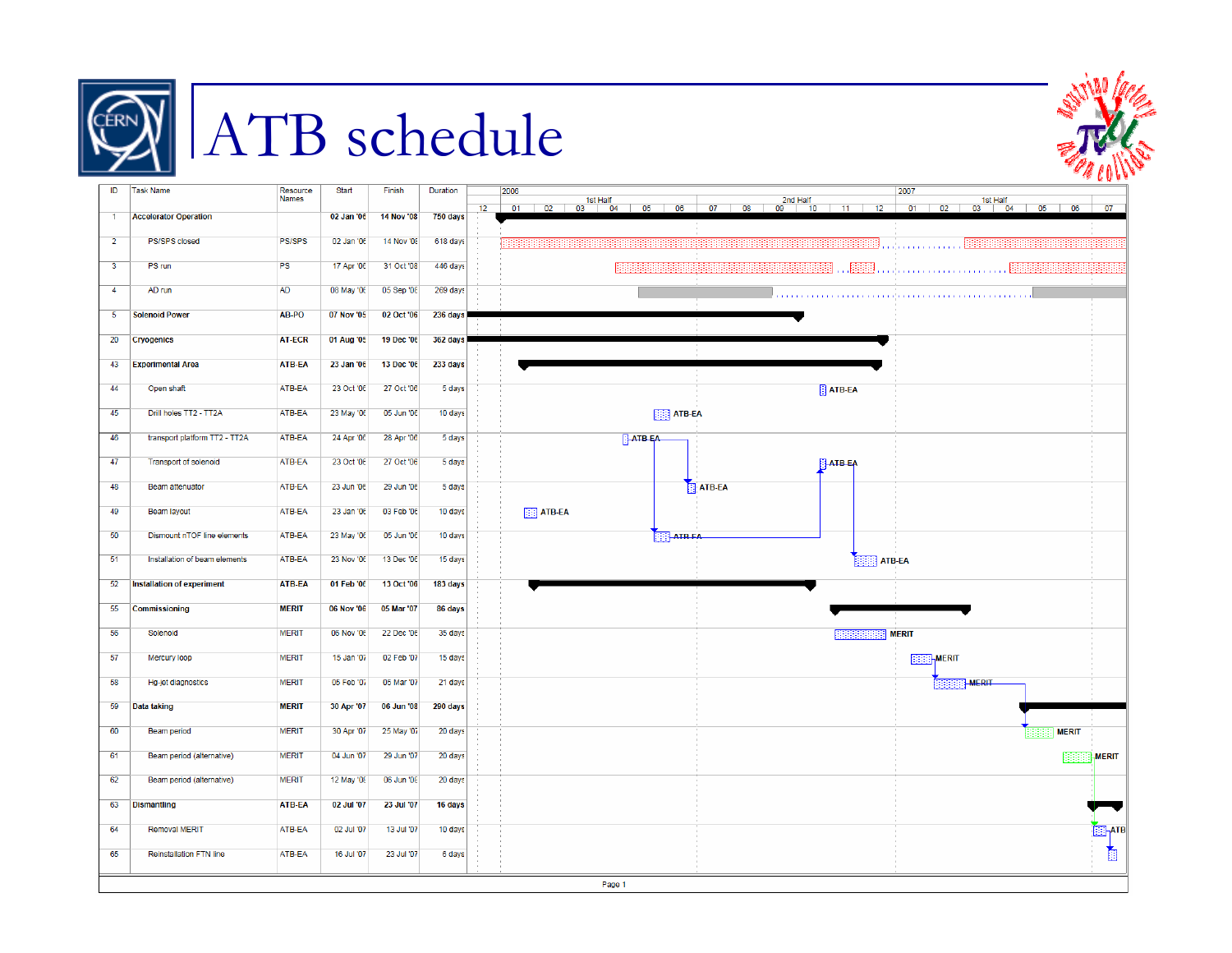



- **NERIT** budget code at CERN
	- $\blacksquare$  + 49 kChF
	- -31 kChF spent to date
	- Balance 9.Dec. 05: 18 kChF

| Summary         |                    |                    |  |  |  |
|-----------------|--------------------|--------------------|--|--|--|
| Nature          | Estimate<br>[kChF] | Expended<br>[kChF] |  |  |  |
| Travel          | 10(2005)           |                    |  |  |  |
| Power<br>supply | $110$ (all)        | 10.6               |  |  |  |
| Designer        |                    | 3.8                |  |  |  |
| Cables          | 95 (all)           | 10.2               |  |  |  |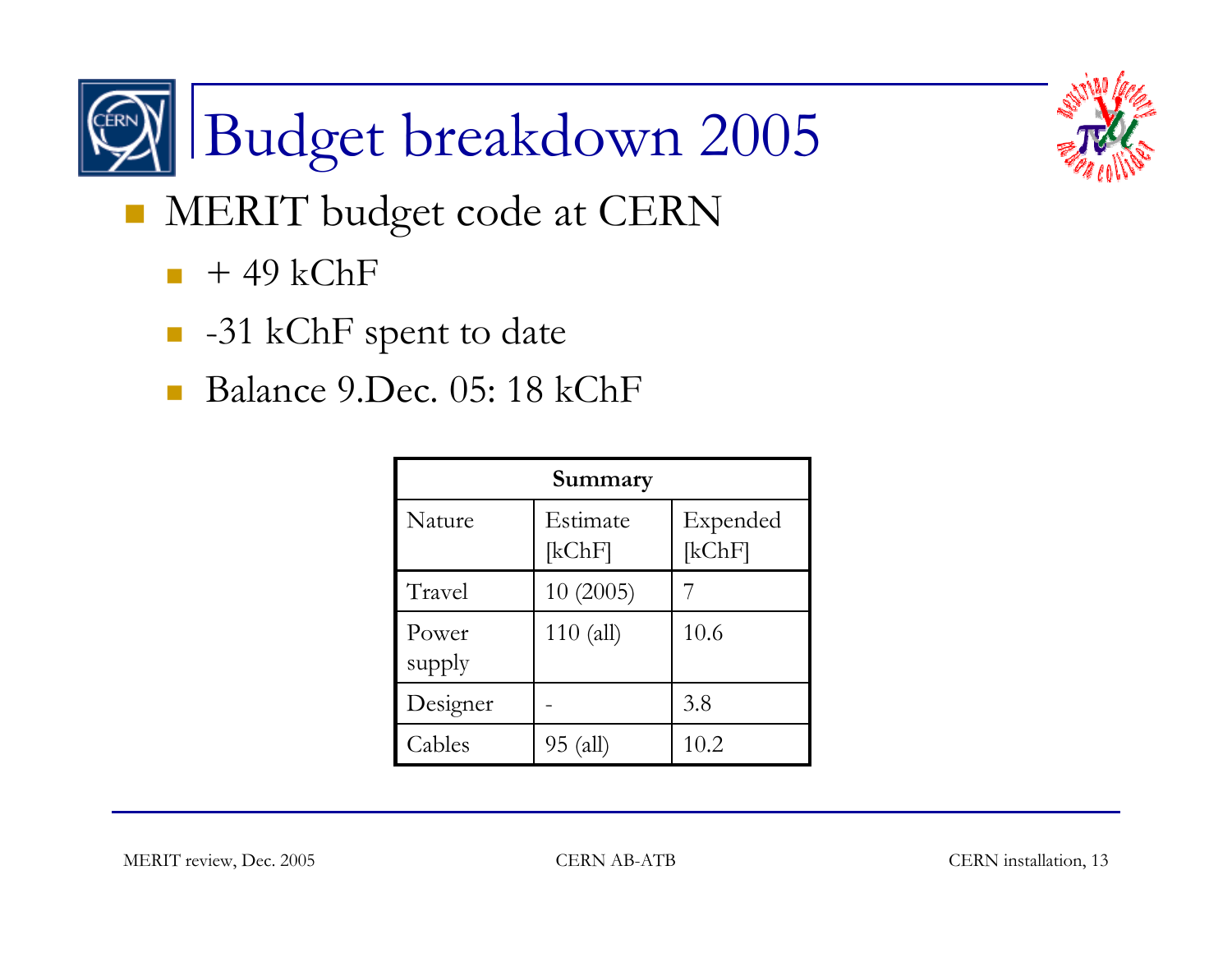## Budget estimate 2006 (CERN)

- $\mathbb{R}^3$  To come soon (within weeks)
	- $\overline{\phantom{a}}$ Water cooling PS: 5 kChF
	- $\mathbf{r}$ DC cable installation
		- **COL** 20 kChF including material and manpower
	- ▉ AC cable installation
		- m. 10 kChF
- $\mathcal{C}^{\mathcal{A}}$  Total estimate 2006 (draft)
	- $\mathcal{C}^{\mathcal{A}}$ power: 100 kChF until spring 2006
	- $\mathcal{L}_{\mathcal{A}}$ cables: 95 kChF until Feb. 2006
	- $\mathcal{L}_{\mathcal{A}}$ cryogenics: 360 kChF until Nov. 2006
	- $\overline{\phantom{a}}$ Beam diagnostics: 15 kChF
	- $\mathbf{r}$ Particle detectors: 40 kChF
	- m. AB-ATB: 50 kChF (draftsman, transport, safety, ...)
- $\overline{\phantom{a}}$  Travel
	- ▉  $5 \times 3000$  ChF = 15 kChF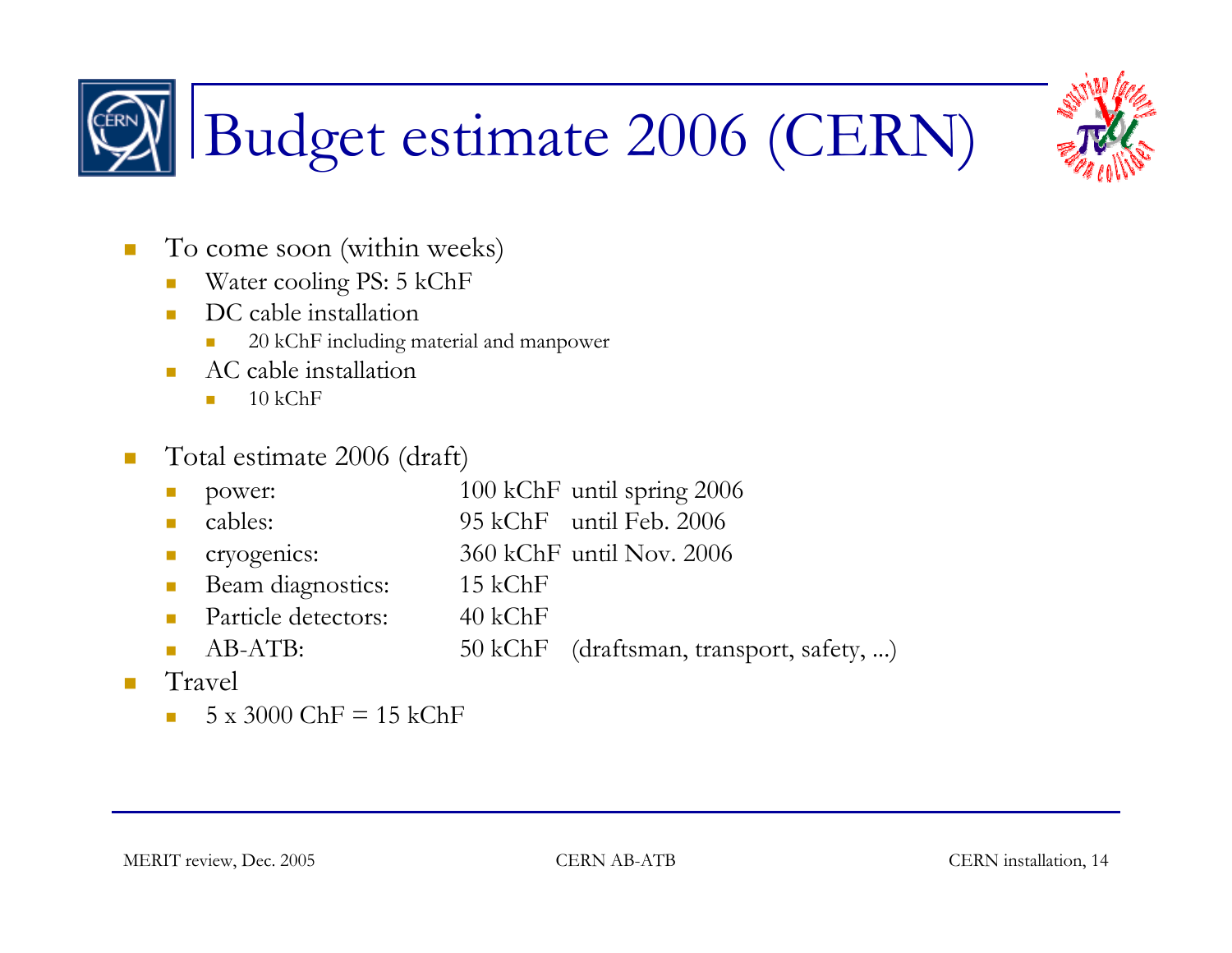



#### $\mathcal{L}^{\mathcal{A}}$ Electronic Document Management System

http://edms.cern.ch/AB-001130/

- П All official documents at CERN are passed here
- "version" handling integrated
- П Approval processes integrated
- T. Will be used by CERN collaboration members.
- Can be used worldwide.
- Can also be used for a parameter list document.

MERIT review, Dec. 2005 CERN AB-ATB CERN Installation, 15